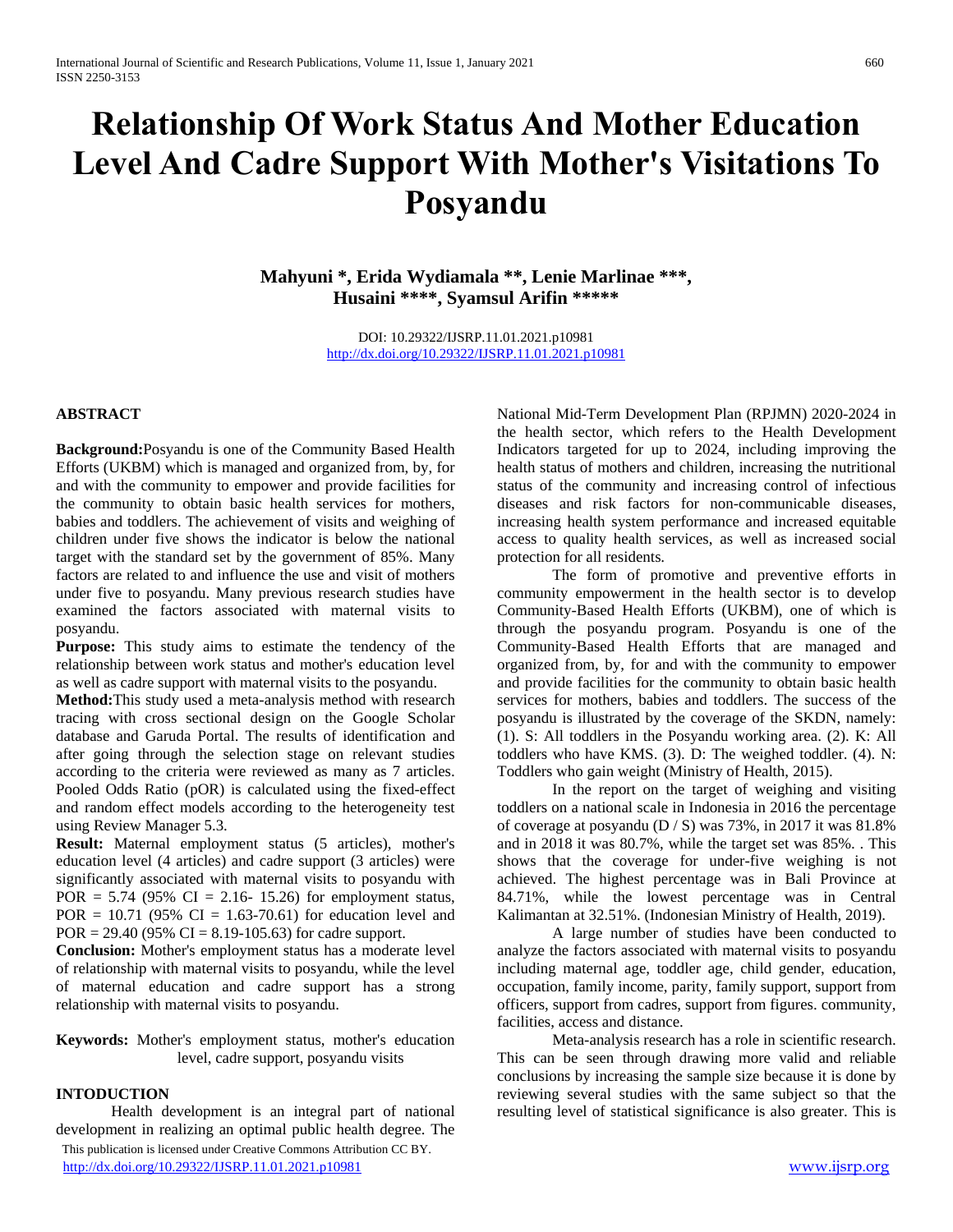important to increase the validity of the differences under study so that the resulting calculations are more reliable.

This meta-analysis study was conducted to analyze trends in the relationship between employment status and maternal education level as well as cadre support with maternal visits to posyandu. The statistical power that is greater than the results of the meta-analysis can provide an overview and extrapolation to a larger population so that the conclusions obtained can be used as a basis for adopting a public health policy, especially in the revitalization of posyandu services in Indonesia.

## **METHOD**

This type of research is a systematic literature review or a quantitative synthesis with a study design meta analysis. Meta analysis is a statistical technique to combine the results of two or more similar studies in order to obtain a quantitative combination of data. Meta analysis is intended to re-analyze research results that are processed statistically based on primary data.

Quality meta-analysis is largely dependent on the quality of the studies or the combined literature. Through the PRISMA procedure, the research sample is published articles related to factors related to the visit of mothers under five to posyandu, through the Google Scholar database and Garuda Portal for the duration of 2015-2020 at least the level of love 4. The inclusion criterion is a cross-sectional design that has results. p value and Prevalence Ratio (PR). Three variables

(mother's employment status, mother's education level, cadre support) as independent variables and posyandu visits as the dependent variable.

The search was carried out by entering the following keywords: education, occupation, cadres, posyandu and posyandu visits. Articles that have titles and abstracts that are potentially relevant are reviewed in full (full text) later, while articles that are not relevant are excluded. Furthermore, articles selected based on full text reviews are included in a systematic review and are further reviewed for clarity of factor definitions, data completeness, results and other matters as conditions for inclusion in the meta analysis.

Data were analyzed using RevMan 5.3 software. Data analysis was performed to obtain the value of the pooled odds ratio (pOR), which is the combined odds ratio value from research journals using a fixed effect model and a random effect model. The heterogeneity test was carried out in order to determine the incorporation model in the meta-analysis. The I2 statistical test was performed to assess the heterogeneity among a number of study effect sizes expressed in percentage terms. The final result of the meta-analysis is a forest plot with a pooled odds ratio and an effect size in each study. The funnel plot results were also analyzed for publication bias assessment of the final meta-analysis. The final value used as an answer to the research objectives is the value of the pooled odds ratio which shows the combined OR value of several studies. This shows how much the tendency of the relationship of each of the variables studied.

#### **RESULTS**

There are 7 studies that are included in the meta-analysis where in one research journal there are two or even three of the independent variables studied, 5 studies each for the variable mother's employment status, 4 studies for the variable level of maternal education and 3 studies for support cadres variable.

| No. | <b>Researcher</b>   | <b>Publication</b> | $N$ (sample) | <b>P-value</b> | OR    | 95% CI          |  |  |  |
|-----|---------------------|--------------------|--------------|----------------|-------|-----------------|--|--|--|
|     |                     | vear               |              |                |       |                 |  |  |  |
|     | Idaningsih A.       | 2016               | 110          | 0.040          | 2.295 | 1,121-6,009     |  |  |  |
|     | Utami RB, et al.    | 2016               | 101          | 0.180          | 1.181 | $0.590 - 5,570$ |  |  |  |
|     | Gumayesty Y.        | 2107               | 63           | 0.016          | 4.154 | 1,422-12,134    |  |  |  |
|     | Nurdin et al.       | 2019               | 85           | 0.023          | 3,182 | 1,270-7,557     |  |  |  |
|     | Isnoviana M. et al. | 2020               | 91           | 0.000          | 0.465 | $0.260 - 0.580$ |  |  |  |
|     |                     |                    |              |                |       |                 |  |  |  |

| Table 1. Relationship between Work Status and Maternal Visits to Posyandu |  |  |  |
|---------------------------------------------------------------------------|--|--|--|
|---------------------------------------------------------------------------|--|--|--|

| Table 2. Relationship between Education Level and Maternal Visit to Posyandu                   |      |     |       |       |                 |  |  |  |  |
|------------------------------------------------------------------------------------------------|------|-----|-------|-------|-----------------|--|--|--|--|
| <b>Publication</b><br>No.<br>95% CI<br>N (sample)<br>OR<br><b>Researcher</b><br><b>P-value</b> |      |     |       |       |                 |  |  |  |  |
|                                                                                                | vear |     |       |       |                 |  |  |  |  |
| Idaningsih A.                                                                                  | 2016 | 110 | 0.000 | 6.800 | 2.812-16.442    |  |  |  |  |
| Utami RB. et al.                                                                               | 2016 | 101 | 0.174 | l.91  | $0.74 - 4.90$   |  |  |  |  |
| Reihana et al.                                                                                 | 2016 | 407 | 0.001 | 0.340 | $0.185 - 0.625$ |  |  |  |  |
| Gumayesty Y.                                                                                   | 2107 | 63  | 0.042 | 3.333 | 1,169-9,505     |  |  |  |  |
|                                                                                                |      |     |       |       |                 |  |  |  |  |

| Table 3. Relationship between Cadre Support and Maternal Toddler Visits to Posyandu |  |
|-------------------------------------------------------------------------------------|--|
|                                                                                     |  |

| No. | <b>Researcher</b> | <b>Publication</b> | N (sample) | <b>P-value</b> | ОR    | 95% CI       |
|-----|-------------------|--------------------|------------|----------------|-------|--------------|
|     |                   | vear               |            |                |       |              |
|     | Diamil A.         | 2017               | 198        | 0.010          | 3.453 | .412-8,356   |
|     | Gumayesty Y.      | 2017               | 63         | 0.004          | 6.028 | 1,271-10,668 |

 This publication is licensed under Creative Commons Attribution CC BY. <http://dx.doi.org/10.29322/IJSRP.11.01.2021.p10981> [www.ijsrp.org](http://ijsrp.org/)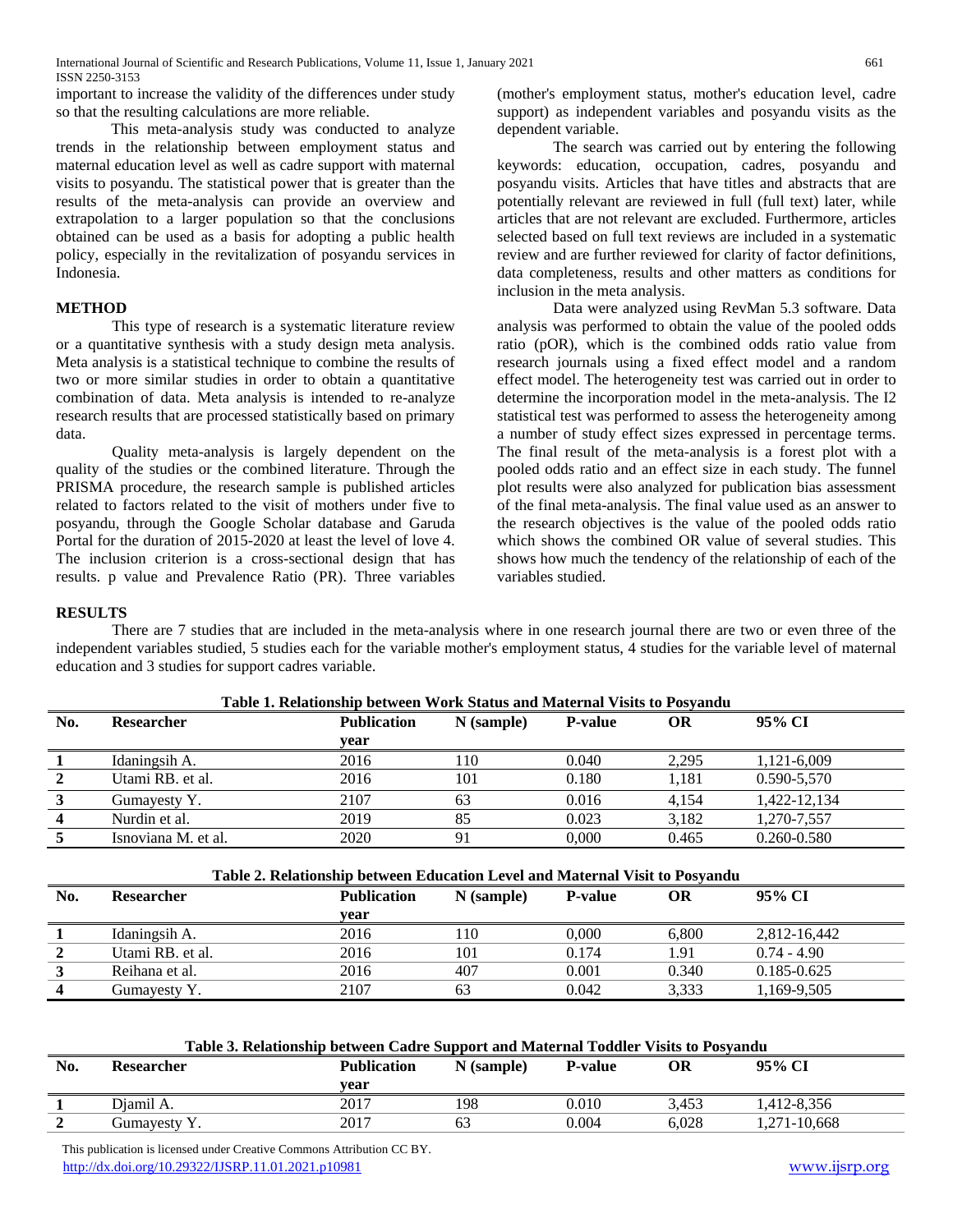International Journal of Scientific and Research Publications, Volume 11, Issue 1, January 2021 662 ISSN 2250-3153

| <b>IPPIJ</b> | .<br><i></i><br>- 2122 |             |                     |     |                            |                               |  |  |  |
|--------------|------------------------|-------------|---------------------|-----|----------------------------|-------------------------------|--|--|--|
|              | : al<br>$\cdots$       | 301<br>20 F | $\overline{c}$<br>ັ | - - | $\sim$ $ \sim$<br>∼<br>. . | $\overline{\phantom{a}}$<br>. |  |  |  |
|              |                        |             |                     |     |                            |                               |  |  |  |

#### 1. Mother's Work Status

|                                                                                                             |                 |              |                   | <b>Odds Ratio</b>          |  | <b>Odds Ratio</b>  |
|-------------------------------------------------------------------------------------------------------------|-----------------|--------------|-------------------|----------------------------|--|--------------------|
| <b>Study or Subgroup</b>                                                                                    | log[Odds Ratio] | SE           | Weight            | IV, Random, 95% CI         |  | IV, Random, 95% CI |
| Gumayesti 2017                                                                                              | 4.154           | 1.3939       | 9.0%              | 63.69 [4.15, 978.47]       |  |                    |
| Idaningsih 2016                                                                                             | 2.295           | 0.599        | 20.8%             | 9.92 [3.07, 32.11]         |  |                    |
| Isnoviana 2020                                                                                              |                 | 0.465 0.1046 | 29.4%             | 1.59 [1.30, 1.95]          |  | ۰                  |
| Nurdin 2019                                                                                                 |                 | 3.182 0.9755 |                   | 13.9% 24.09 [3.56, 163.03] |  |                    |
| Utami 2016                                                                                                  |                 | 1.181 0.3015 | 26.9%             | 3.26 [1.80, 5.88]          |  |                    |
| Total (95% CI)                                                                                              |                 |              | 100.0%            | 5.74 [2.16, 15.26]         |  |                    |
| Heterogeneity: Tau <sup>2</sup> = 0.84; Chi <sup>2</sup> = 26.79, df = 4 (P < 0.0001); i <sup>2</sup> = 85% |                 | 0.01<br>0.1  | $100^\circ$<br>10 |                            |  |                    |
| Test for overall effect: $Z = 3.50$ (P = 0.0005)                                                            |                 | Ibu bekeria  | Ibu tidak bekeria |                            |  |                    |

## **Figure 1. Forest plot of the relationship between employment status (working mothers) and visits to posyandu**

- a) The results of the high heterogeneity test  $(I2 = 85\%; p < 0.0001)$  so that random effect models were used.
- b) The statistical test results obtained  $pOR = 5.74$ ; 95% CI = 2.16 to 15.26; p value <0.0001
- c) Interpretation: Non-working mothers increased the risk or tended 5.74 times to visit mothers under five to posyandu compared to working mothers and it was statistically significant (pOR = 5.74; 95% CI = 2.16 to 15.26; p value = 0.001).



**Figure 2.The funnel plot of the relationship between work status (working mother)**

The results of the funnel plot show that there is a publication bias marked by the asymmetry of the plots on the right and left of the vertical line where the number of plots on the left is 2 and the right is 3. The SE (Standard Error) values are 0.5 and 0 and the SE values are 1.5 and 0.5 on the right.

2. Mother's education level

| Study or Subgroup                                                      | log[Odds Ratio] |              | SE Weight | Odds Ratio<br>IV, Random, 95% CI |       | <b>Odds Ratio</b><br>IV. Random, 95% CI |                                               |      |
|------------------------------------------------------------------------|-----------------|--------------|-----------|----------------------------------|-------|-----------------------------------------|-----------------------------------------------|------|
| Gumayesti 2017                                                         |                 | 3.333 1.1041 | 23.3%     | 28.02 [3.22, 243.96]             |       |                                         |                                               |      |
| Idaningsih 2016                                                        |                 | 6.8 2.0347   |           | 13.4% 897.85 [16.64, 48433.10]   |       |                                         |                                               |      |
| Reihana 2016                                                           |                 | 0.34 0.0791  | 33.5%     | 1.40 [1.20, 1.64]                |       |                                         |                                               |      |
| Utami 2016                                                             |                 | 1.91 0.5969  | 29.8%     | 6.75 [2.10, 21.76]               |       |                                         |                                               |      |
| Total (95% CI)                                                         |                 |              | 100.0%    | 10.71 [1.63, 70.61]              |       |                                         |                                               |      |
| Heterogeneity: Tau2 = 2.75; Chi2 = 23.91, df = 3 (P < 0.0001); P = 87% |                 |              |           |                                  |       |                                         | 10                                            | 1000 |
| Test for overall effect $Z = 2.47$ (P = 0.01)                          |                 |              |           |                                  | 0.001 | 0.1                                     | tidak memiliki pendidikan memiliki pendidikan |      |

### **Figure 3. Forest plot of the relationship between maternal education level and visits to posyandu**

- a) The results of the high heterogeneity test  $(I2 = 87\%; p < 0.001)$  so that random effect models were used.
- b) The results of statistical tests showed that the results of porosity =  $10.71$ ; 95% CI = 1.63 to 70.61; p value = 0.01
- c) Interpretation: Mothers who have a history of high-secondary education have an increased risk of 10.71 times for visiting mothers under five to posyandu compared to mothers who have a history of basic education and are statistically significant (pOR = 10.71; 95% CI = 1.63 to 70.61; p value = 0.01).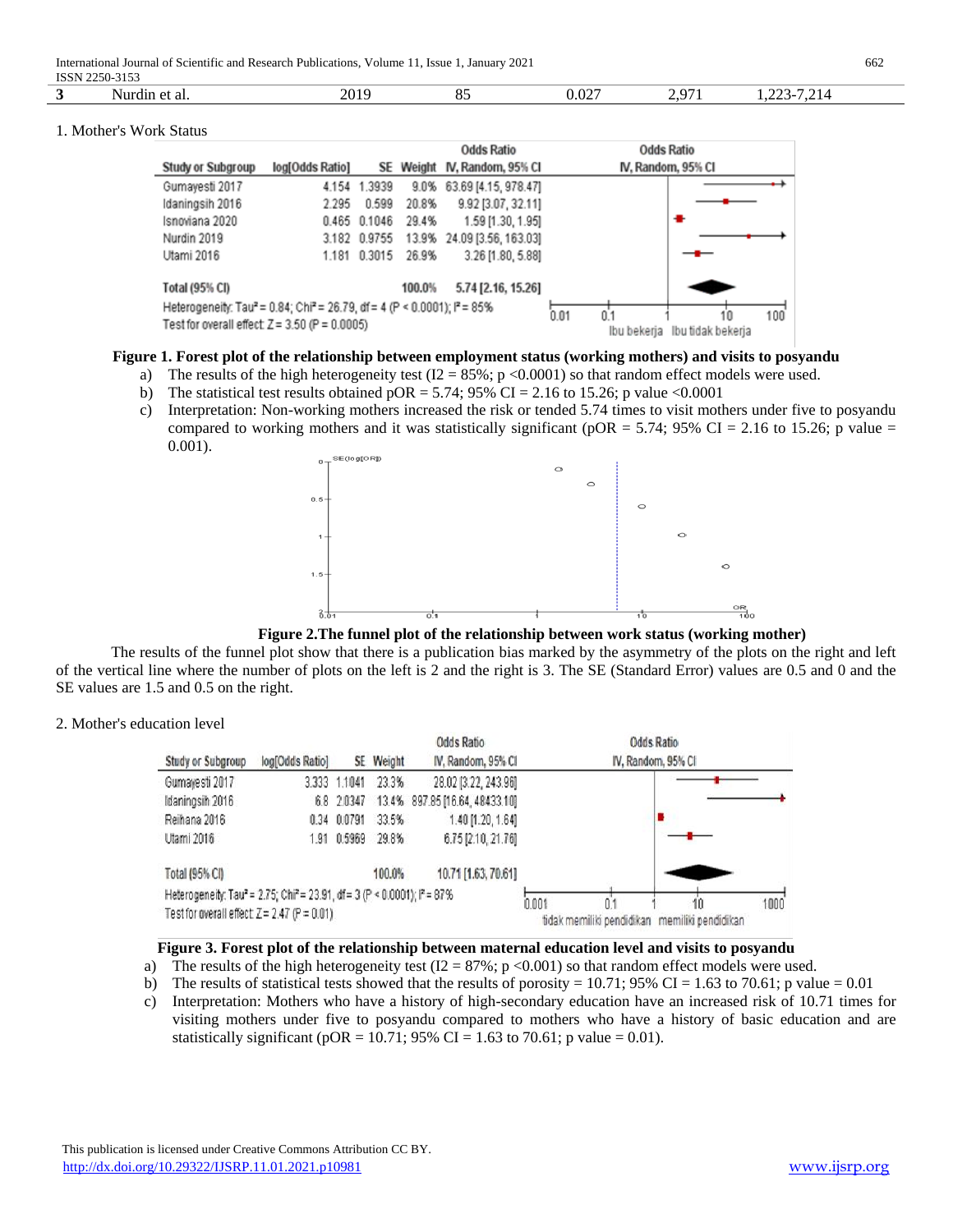

**Figure 4. Funnel plot of the relationship between maternal education levels**

The results of the funnel plot have a publication bias marked by the asymmetry of the plots on the right and left of the vertical line where the distance between the plots is not same. The SE (Standard Error) values on the left are 1 and 0 and the SE values on the right are 2 and 1.

#### 3. Cadre Support

| Study or Subgroup                                                    | log[Odds Ratio] |              | SE Weight | <b>Odds Ratio</b><br>IV, Fixed, 95% CI |       | Odds Ratio<br>IV, Fixed, 95% CI           |     |
|----------------------------------------------------------------------|-----------------|--------------|-----------|----------------------------------------|-------|-------------------------------------------|-----|
| Djamil 2017                                                          |                 | 3.453 1.0413 | 39.3%     | 31.60 [4.10, 243.21]                   |       |                                           |     |
| Gumayesti 2017                                                       |                 | 6.028 2.4271 |           | 7.2% 414.88 [3.56, 48292.36]           |       |                                           |     |
| Nurdin 2019                                                          |                 | 2.971 0.8919 | 53.5%     | 19.51 [3.40, 112.07]                   |       |                                           |     |
| Total (95% CI)                                                       |                 |              | 100.0%    | 29.40 [8.19, 105.63]                   |       |                                           |     |
| Heterogeneity: Chi <sup>2</sup> = 1.41, df = 2 (P = 0.50); $P = 0\%$ |                 |              |           |                                        | 0.002 | 10                                        | 500 |
| Test for overall effect: Z = 5.18 (P < 0.00001)                      |                 |              |           |                                        |       | Tidak mendapat dukungan Mendapat dukungan |     |

**Figure 3. Forest plot of cadre support relationship with mothers of toddlers visit to posyandu**

- a) Low heterogeneity test results  $(I2 = 0\%; p \lt 0.500)$  so that fixed effect models were used.
- b) The result of statistical test shows that the value of  $pOR = 29.40$ ; 95% CI = 8.19 to 105.63; p value <0.001.
- c) Interpretation of results: Mothers who received good support from cadres had an increased risk of 29.40 times for visiting mothers under five to posyandu compared to mothers who did not receive good support and were statistically significant (pOR = 29.40; 95% CI = 8.19 to 105.63;  $p < 0.001$ ).



**Figure 4.6. Funnel plot support cadre relationships**

The results of the funnel plot show that there is a publication bias marked by asymmetrical plots on the right and left of the vertical line where the distance between the plots is not same. SE values (Standard Error) on the left 2 and 1 and SE values on the right 3 and 2.

#### **DISCUSSION**

# **1. Mother's Employment Status Relationship**

 This publication is licensed under Creative Commons Attribution CC BY. <http://dx.doi.org/10.29322/IJSRP.11.01.2021.p10981> [www.ijsrp.org](http://ijsrp.org/) The results of the analysis of five studies showed different variance values and weights. Isnoviana (2020)

produces a weighted value of 29.4%, which is the study with the largest weight while Gumayesty (2017) shows the lowest weight of 9.0%. Comparing this with the theory expressed by Dahlan (2012) that the weight in a study is directly proportional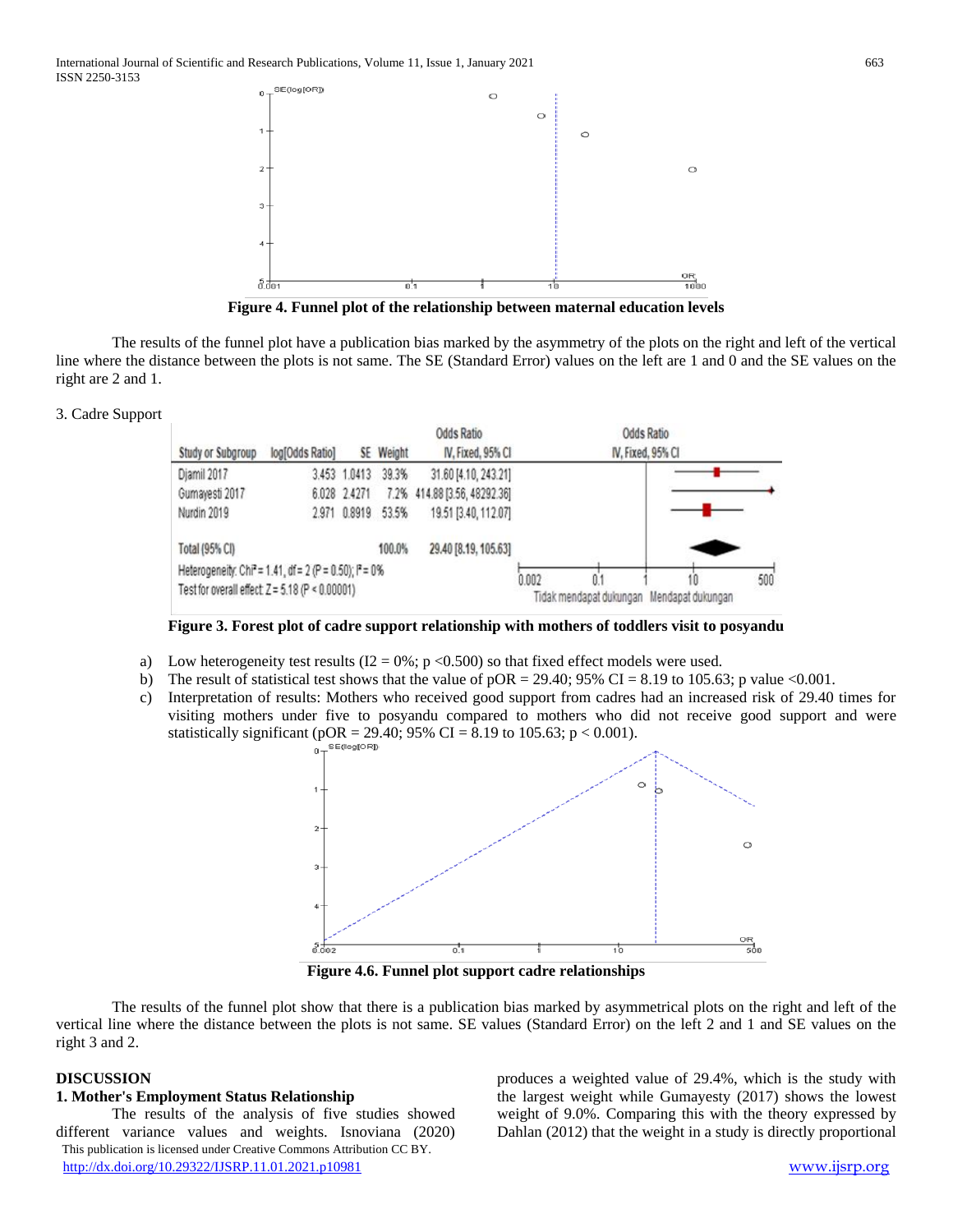to the number of research subjects (research sample). The high heterogeneity test results for these five studies were  $I2 = 85\%$ and p value <0.000, so using random effect models in measuring the combined effects in the RevMan 5.3 application. The results obtained were  $pOR = 5.74$  with a 95% confidence interval: 2.16-15.26. The combined effect also produces a Zvalue of  $3.50$  and a p-value = 0.0005. Statistically, the combined effect is significant if the p value  $\leq 0$ , 05 and the confidence interval does not touch the vertical line. This means that the null hypothesis is rejected, in other words there is a relationship between the work status of the mother and the mother's visit to the posyandu with the tendency of the mother not to work increasing the risk of 5.74 times to visit the posyandu compared to the working mother of the toddler.

The funnel plot shows the result of the SE value (*Standard Error*) to the left of 0.5 and 0 and the SE values to the right of 1.5 and 0.5. There is an asymmetrical plot on the left and right of the vertical line and the number of plots is on the left 2 and the plot is on the right 3. This indicates a publication bias. Mohet et al., (2009) suggest a quantitative meta-analysis with a random effect model approach, although the combination of this information can produce a more precise statistical analysis, bias is unavoidable (Rumokoy LJM et al., 2020). This can occur in this study because of the inconsistency results of research studies that show high scores and varying data, which indicate a negative correlation and a positive correlation. The varied correlation results will show high heterogeneity (Waluyohadi AEG., 2019).

Work is one of the factors that influence behavior. The results of this meta-analysis are in accordance with the theory of Lawrence Green in Notoatmodjo (2012) who has developed a model approach used to make health planning known as the PRECEDE framework which stands for Predisposing, Reinforcing, and enabling cause in educational diagnosis and evaluation. In this framework, behavioral factors are influenced by several factors, namely predisposing factors, enabling factors and reinforcing factors (Notoadmodjo, 2014). Work that is included in predisposing factors is one of the important domains in shaping a person's behavior.

# **2. The Relationship of Mother's Education Level**

 This publication is licensed under Creative Commons Attribution CC BY. <http://dx.doi.org/10.29322/IJSRP.11.01.2021.p10981> [www.ijsrp.org](http://ijsrp.org/) The analysis of the four studies showed the results of different variance values and weights. Reihana's research (2016) produces a weight value of 33.5%, which is the research with the largest weight among the four research studies, while Idaningsih's research (2016) shows the smallest weight at 13.4%. The heterogeneity test results of these four studies were heterogeneous, seen from  $I2 = 87\%$  and p value <0.0001. These four studies have characteristics that are not the same as variations in the number of samples whose size does not match the population, so in the end they have an effect after the merger is carried out. The test results showed high heterogeneity so that random effect models were used. The results obtained were  $pOR = 10.71$  with a 95% confidence interval: 1.63-70.61. The combined effect produces a Z value of 2.47 and a p value of 0.01. Statistically, the combined effect is significant if the  $p$  value  $\leq 0.05$  and the confidence interval does not touch the vertical line. As seen in the funnel flot, the confidence interval value of the combined effect does not touch

the vertical line. This means that the null hypothesis is rejected, in other words there is a relationship between the level of maternal education and the visit of mothers under five to the posyandu with the tendency for mothers who have a history of high-secondary education levels tend to increase the risk.

The results of the funnel plot indicate that there is publication bias, marked by the asymmetry of the plots on the right and left of the vertical line where the distance between the plots is not same. The SE values (Standard Error) on the left 1 and 0 and the SE values on the right 2 and 1. Apart from the high degree of heterogeneity and inconsistency of the study results, it is necessary to consider other things that could cause publication bias. According to DeCoster (2009), one of the weaknesses in meta-analysis is publication bias. The publication bias that is meant in this meta-analysis uses data that has published research so that it is considered unrepresentative of research because significant observations are more likely to be published than insignificant ones (Waluyohadi AEG., 2019).

Education is one of the factors that influence behavior. The results of this meta-analysis are in accordance with the behavioral theory of factors related to the use of health service facilities according to Andersen RM (1968) in the Behavioral Model of Families Use of Health Services, the behavior of individuals using health services together is influenced by 3 factors, namely predisposing factors (demographic characteristics). , social structure which includes education, attitudes and beliefs), enabling factors (economic status, access or distance and responsibility), and need factors (factors for individual, family and disease needs) (Notoadmodjo, 2010).

Education is an effort to provide knowledge so that there is increased positive behavior change. The formal education level is the level of education that has been passed in either public or private educational institutions. The basic concept of education is a learning process which means that in education there is a process of growth, development or change for the better in individuals or groups of society. This concept explains an assumption that in order to achieve the values of life in society, humans as social beings in life always need the help of others who have advantages, are more mature, smarter, more capable and so on. In achieving these goals an individual or community group cannot be separated from learning activities (Notoadmojo, 2003 in Utami RB. Et al.,

# **3. Cadre support relationship**

The analysis of the three studies showed the results of different variance values and weights. Djamil A.'s research (2017) produces a research weight of 39.3%, then research by Gumayesty Y. (2017) has a weight of 7.2% which is the least weighted research and research by Nurdin et al., (2019) with weights the largest among the three research studies at 53.5%. Heterogeneity test is carried out in determining the role of variation between studies objectively. The results of the heterogeneity test  $I2 = 0\%$  and the value of  $p = 0.50$  indicates  $p > 0.05$ , it is declared homogeneous, meaning that the variation between studies does not contribute to the total variation. The null hypothesis is accepted if the p value in the heterogeneity test is greater than 0.05 (Dahlan, 2012). The variation of the three research studies had no effect on the total variation after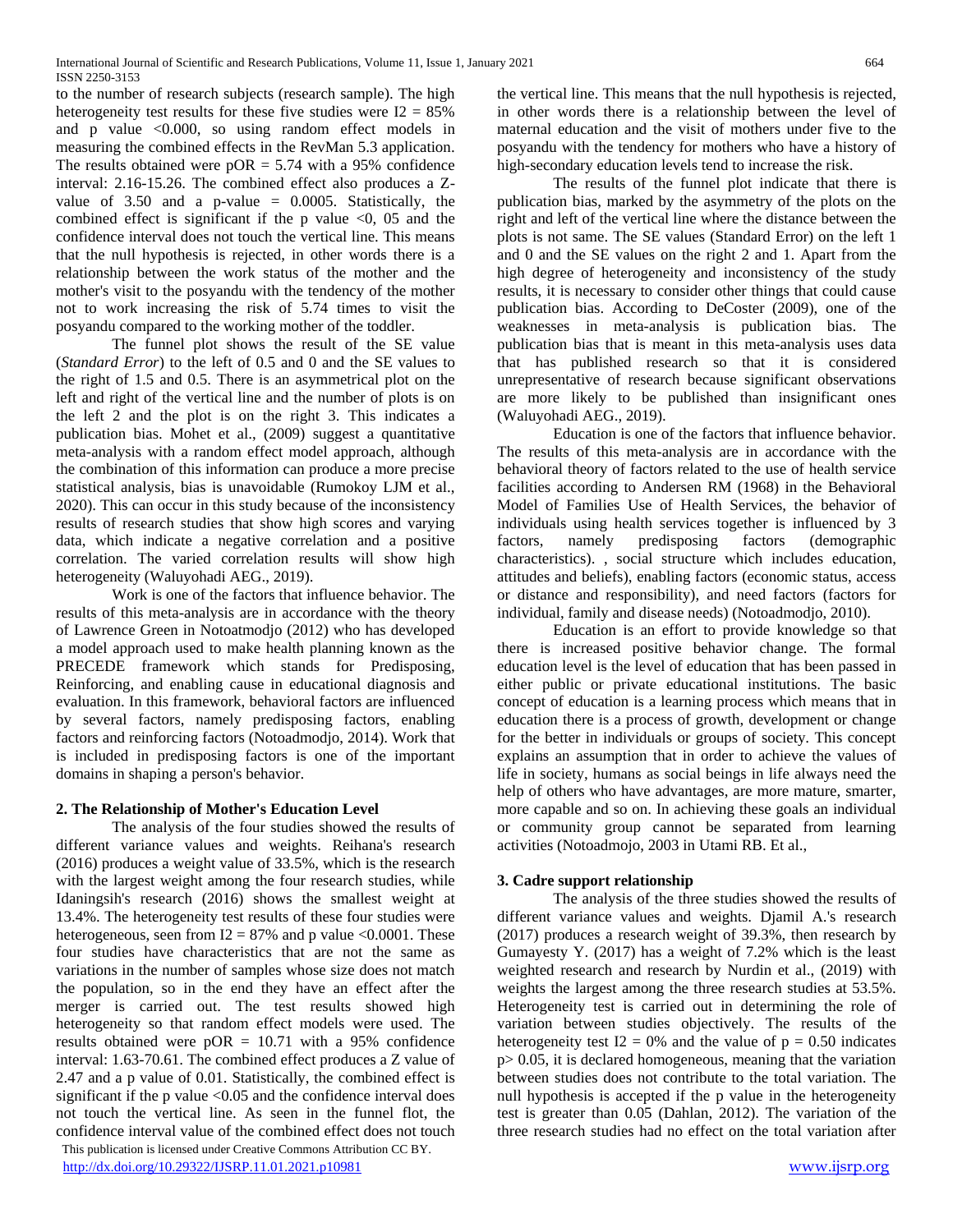the combined effect. These three studies have the same or nearly the same characteristics as the variation in the number of samples which is equal in size to the population and in the end there is no effect after the merger. Measurement of the combined effect of this homogeneous data using a fixed effect model obtained is pOR = 29.40 with a 95% confidence interval: 8.19-105.63. The combined effect resulted in a Z value of 5.18 and a p value  $\leq 0.001$ . In statistical assessments, the combined effect was significant if the p value <0.001 and the confidence interval did not touch the vertical line. As seen in the funnel flot, the confidence interval value of the combined effect does not touch the vertical line. This means that the null hypothesis is rejected, in other words there is a relationship between the support of cadres and the visit of mothers under five to posyandu with the tendency for mothers who get good support from cadres to increase the risk 29.40 times to visit mothers under five to the posyandu compared to mothers who do not. get good support from posyandu cadres.

In the funnel plot, it shows that there is a publication bias marked by the asymmetry of the plot on the right and left of the vertical line where the distance between the plots is not same. The SE values (Standard Error) on the left 2 and 1 and the SE values on the right 3 and 2.In this context, the level of heterogeneity of the data obtained is actually very low (homogeneous) but publication bias can occur because the weight / weight between studies is too far the difference, it appears that the research of Nurdin et al. with the highest weight of 53.5% and the lowest of 7.2% (Gumayesty Y.) so that they have too far a range of differences.

The active role and support of cadres is one of the factors that influence individual behavior in using health services. The results of this meta-analysis study reinforce the findings of previous studies and are in accordance with the theory put forward by Snehandu B. Kar (1983) who tries to analyze health behavior by pointing out that the behavior is a function of five aspects, namely a person's intention to act (behavior intention). , social support from the surrounding community (social support) including the role of community leaders and cadres, information about health or health facilities (accesbility of information), making actions or decisions (personal anatomy) and situations that allow for action (action situation) (Muliati NM et al., 2020).

Cadres are members of the local community who are selected and reviewed by the community and can work voluntarily in managing Posyandu. Cadres are the main pillar of development, especially in the health sector, they are independently involved by the Puskesmas in activities in health services in the village, without cadres, health service activities in the village do not mean much (Farida, 2013 in Gumayesty Y., 2017).

Support from outside the individual is also an important domain in shaping one's behavior. Although cadre support does not stand alone, where there are many types of support received by mothers of toddlers, cadre support is one of the factors that need to be considered to improve performance and their active role in directing and supporting the behavior of mothers under five in using health service facilities, in this case the use of posyandu .

# **CONCLUSION**

- 1. The variable of maternal employment status was analyzed by 5 research articles that match the inclusion criteria. The results of the interpretation obtained were mothers who did not work increased the risk or tended to be 5.74 times more likely to visit mothers under five to posyandu compared to working mothers and it was statistically significant (POR = 5.74; 95% CI = 2.16 to 15, 26; p value = 0.001).
- 2. The variable of mother's education level was analyzed by 4 research articles that match the inclusion criteria. The results of the interpretation obtained are mothers who have a history of high-secondary education levels increase the risk or have a tendency of 10.71 times to visit mothers under five to posyandu compared to mothers who have a history of primary education level and are statistically significant (POR = 10.71; 95% CI = 1.63 to 70.61; p value  $= 0.01$ .
- 3. Cadre support variables were analyzed by 3 research articles which stated that there was a significant relationship between cadre support and maternal visits to posyandu. The result of the interpretation obtained was that mothers who received good support from cadres increased the risk or had 29.40 tendencies to make visits to mothers under five to the posyandu compared to mothers who did not get good support and were statistically significant  $(POR = 29.40; CI 95\% = 8.19$  to 105.63; p <0.001).
- 4. The effect size used was the pooled odds ratio where the combined effect showed a p value  $< 0.05$ , which means that the three independent variables had a relationship with the mother's visit to the posyandu with different significance.
- 5. The results of this research synthesis prove the truth of several theories about health behavior, including the RM theory. Andersen, B. Kar's theory and L. Green's theory that health behavior is influenced by many factors, both internal and external. The variables of maternal employment status, mother's education level and cadre support have a relationship with the participation and visits of mothers under five in the use of posyandu services without neglecting other factors.

# **SUGGESTION**

- 1. Further research is needed on the factors associated with the participation or visits of mothers under five to posyandu, especially those that provide different analysis results.
- 2. It is hoped that further meta-analysis research will further enrich references and increase the number reviewed so as to minimize publication bias that occurs in the study.
- 3. The application of meta-analysis is a quantitative analysis method that can be used in carrying out a scientific search to prove the quality of each study so that new quantitative data can be obtained and more accurate conclusions can be drawn. The conditions of the Covid-19 pandemic limit the physical space to carry out experiments, so this method is very suitable to be used as a tool for carrying out scientific exploration in current conditions.

# **REFERENCES**

This publication is licensed under Creative Commons Attribution CC BY.